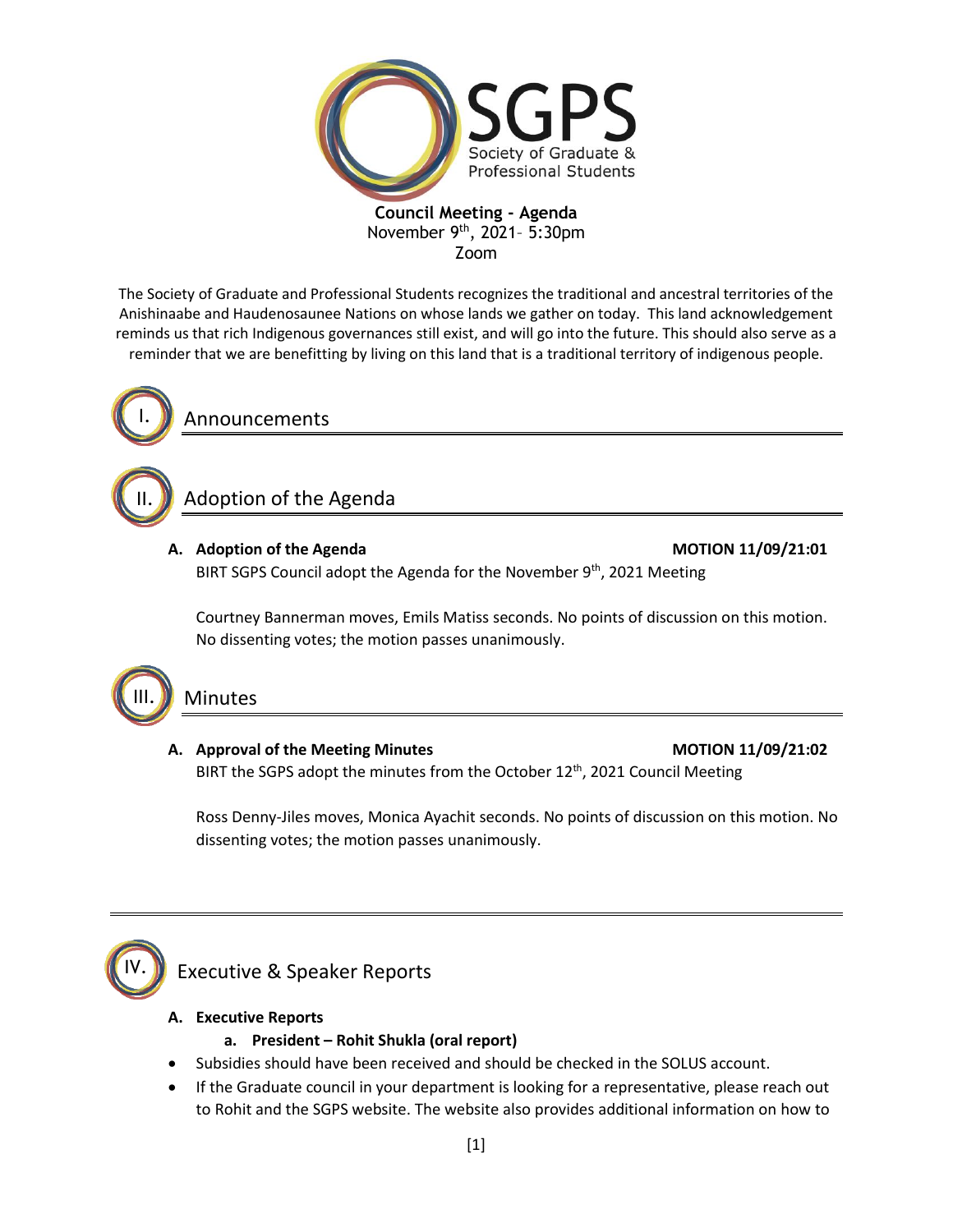

**Council Meeting - Agenda** November  $9^{th}$ , 2021- 5:30pm Zoom

- SOLUS feedback: Rohit is working with the Queen's University administration, and they are looking to modify and update the appearance and functionality of SOLUS. Rohit welcomes comments and feedback; please reach out.
- Great number of responses to the survey. Encouragement for those who haven't filled to fill out as soon as possible for better planning.
- VPG Election will be held in the next few days, so all members should spread the word and participate in elections. Any questions about the role should also be directed to Rohit as former VPG.
- Question from Monica Ayachit in the chat: how long will it take for sanctioning events and when should we submit requests? Answer from Rohit Shukla (in the chat) that requests must be submitted at least three weeks prior.
	- **b. VP Graduate – (no report)**
	- **c. VP Professional – Jennifer Li (oral report)**
- Mostly internal business and staff transitioning. Currently working on ensuring that there is a solidified list and record of training which would be more grounded in policy. Some questions include, what training should be made mandatory, etc. Any suggestions welcome, please email Jennifer.
- Currently working on helping resolving issues with teachers candidates and delayed placements
- Question from Muhammad Ashraf Thachara Padikkal: some concerns being brought to Mohamed about the funding available for students for mandatory co-cop. Answer from Jennifer: suggested discussing out of Council meeting.

# **d. VP Finance and Services – Courtney Bannerman (oral report)**

- Employment of part-time bookkeeper has been much helpful, especially for organization as well as transitioning to online bookkeeping.
- Bursaries: applicants will no longer have to send over their banking information to receive the bursaries. Instead, they will be receiving an email and it will resemble more of an etransfer than a deposit, which is easier. Meeting re bursary next month, to ensure effective and maximized distribution of the bursaries.

# **e. VP Community – Anthony Lomax (report attached)**

- COVID cases in the region on the rise and *may* impact the sanctioning of events in the future, although no formal changes have been suggested by the University.
- Several points of discussion at the Faculty Arts and Sciences departmental meeting:
	- o Minimum funding levels research in the SGS which looks at, for instance, cost of living in the Kingston area.
	- o Faculty Arts and Sciences Graduate Council wanted discussions on duration/time to completion for PhD programs within the department. The question was not so much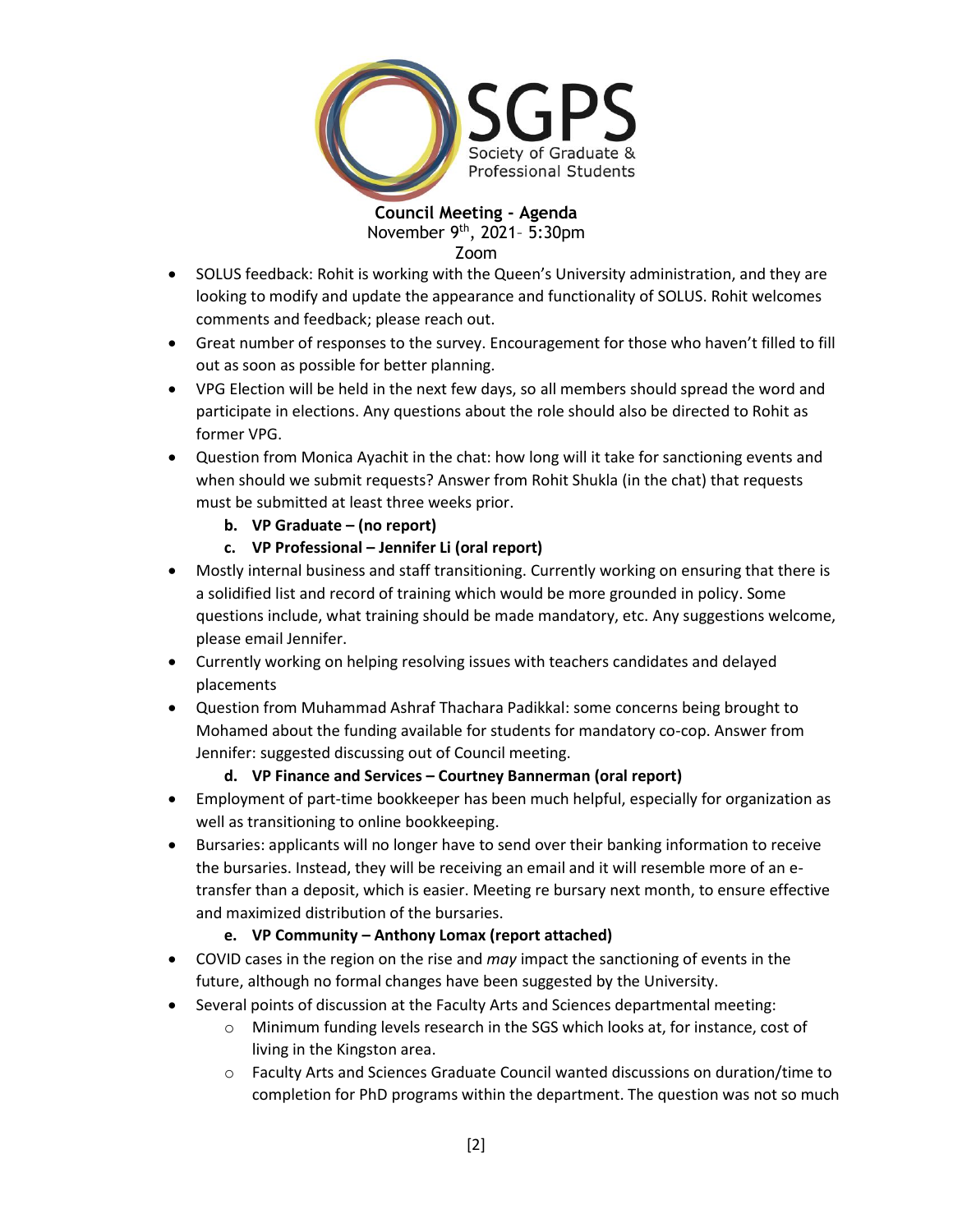

**Council Meeting - Agenda** November 9th, 2021– 5:30pm Zoom

about shifting the number of years (i.e. 4 years) but they are interested in exploring strategies and ways which would make it more possible for students to finish within that period.

- Brief remark regarding survey (closed on November  $15<sup>th</sup>$ ): 655 responses (13% of the student population), which is great. Please forward links to colleagues and peers.
- **B. Speaker Report**
	- a. Speaker Devin Fowlie (oral report) nothing to report at this time.
- 

V.

### **C. Approval MOTION 11/09/21:04**

BIRT SGPS Council approve the Executive and Speaker Reports.

Emils Mattis moves and Monica Ayachit seconds. No points of discussion on this motion. No dissenting votes; the motion passes unanimously.

# Senator, Trustee, Commissioner, Committee & Other Reports

- **A. Senator Report** Graduate Student Senator Emils Matiss (no report)
- Update on the result of homecoming on community relations. It has been decided that no punitive actions will be taken.
- **B. Trustee Report** Graduate Student Trustee (no report)
- **C. Commissioner Reports**
	- a. Athletics & Wellness Commissioner Kassandra Coyle (report attached)
- The ARC November fitness challenge has begun. There is also a deal on fitness classes 5 classes + 1 class free. Attendance will include participants in an automatic draw for free classes throughout the Winter term.
	- b. Equity & Diversity Commissioner Monica Garvie (report attached)
- Everything mostly on the report attached. Two additional things, however: (1) Monica has been reaching out to the student governing bodies in various departments to get information about EDI. A meeting will be held on this at the end of November; (2) Decision to re-evaluate (potentially increase) funding provided to undergraduate students, but not to graduate students. Further information on this soon.
	- c. Indigenous Graduate Liaison Brittany McBeath (report attached) not present.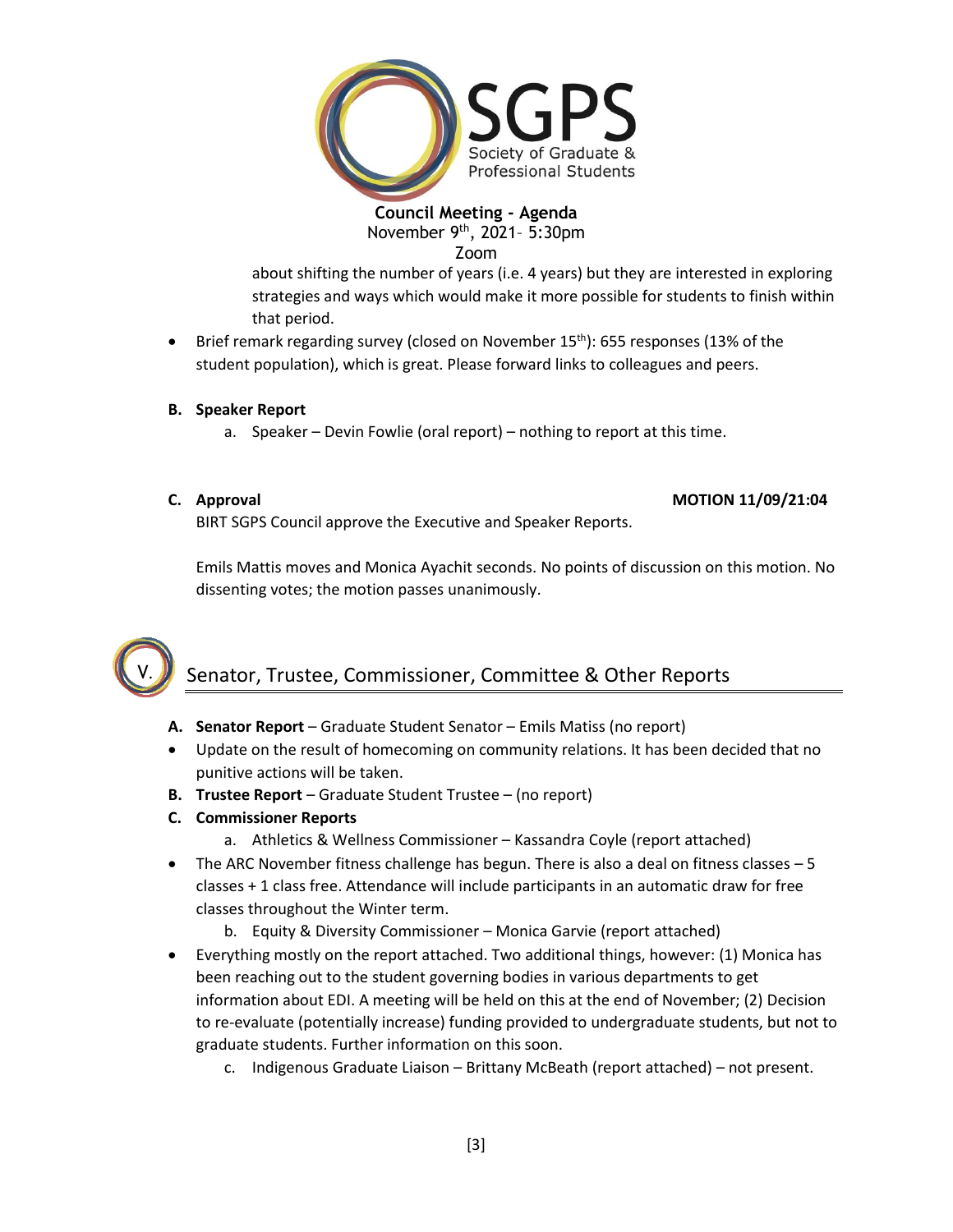

# **Council Meeting - Agenda**

November 9th, 2021– 5:30pm

Zoom

- d. Social Commissioner Emilia Ganslandt (report attached)
- Social workshop on how to mend your clothes, Council members encouraged to spread the word.
	- e. International Students' Affairs Commissioner Sabrina Masud (report attached)
- Raised awareness about upcoming events as well as planning to launch the International Students Committee.
- **D. Committee Reports**
- **E. Department Reports**
- **F. Other Reports**
	- a. University Rector (no report)

VII.

VI.

VII.

#### G. **Approval MOTION 11/09/21:05**

# **BIRT SGPS Council approve the Senator, Trustee, Commissioner, Committee & Other Reports**

Raquel Ramirez moves, and Tatiana Jahromi seconds. No points of discussion on this motion. No dissenting votes; the motion passes unanimously.

# Question Period and Departmental Issues

Business Arising from the Minutes



# A. **Approval MOTION 11/09/21:06**

# **BIRT SGPS Council approve the Proposed Member Society Bylaw (second reading)**

Courtney Bannerman moves, Tatiana Jahromi seconds. No points of discussion on this motion. No dissenting votes; the motion passes unanimously.

The SGPS provides logistical support to our Member Societies, which are defined as a professional faculty, school, department, division, or institute of the University recognized by the SGPS as a member society. This logistical support may include the remittance of Member Society fees and sanctioning for Member Society events.

B.x.x Remittance of Member Society Fees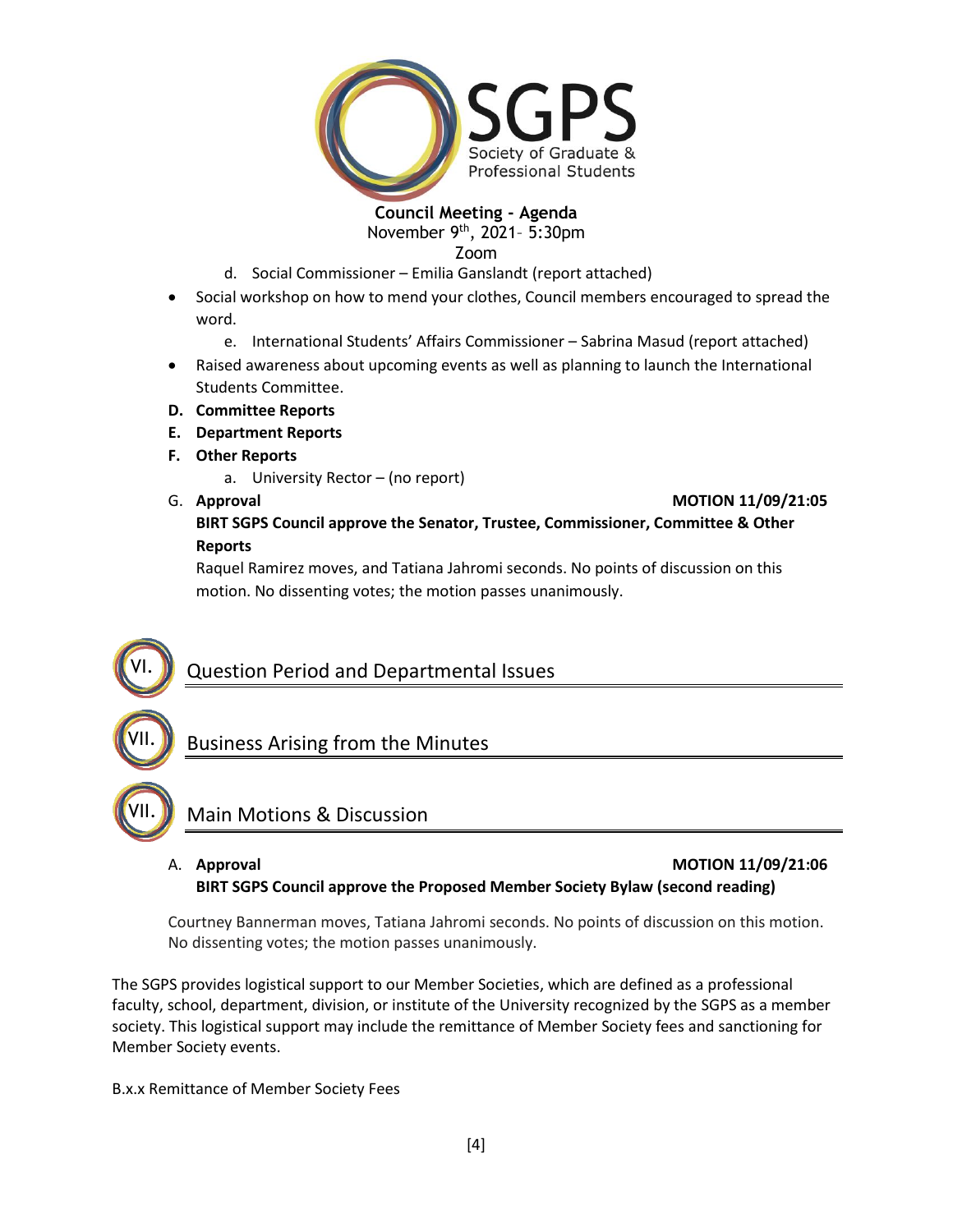

**Council Meeting - Agenda** November 9th, 2021– 5:30pm Zoom

a. SGPS Member Societies are able to set a Member Society specific fee or fees via the referendum process laid out in their governance documents. SGPS Member Societies are not required to have a Member Society specific fee in order to be recognized by the SGPS.

- b. The SGPS will collect and distribute all Member Society specific fees, which are to be paid out both November and March of each calendar year. These dates are dependent on the receipt of funds and reports provided by the Queen's University Registrar.
- c. Member Societies will be notified by the SGPS when fees are ready for distribution and will be required to complete an Activity Fee Declaration form in order to receive their remittance via electronic funds transfer.
- d. The SGPS will not release funds from Member Society specific fees to personal bank accounts. The banking information provided must indicate the name of Member Society as the payee.
- e. Failure to complete an Activity Fee Declaration form or failure to provide appropriate banking information may result in the Member Society Fee or Fees being suspended pending an investigation by the SGPS Finance and Services Committee.

B.x.x Reporting for Member Society Fees

- a. As per P.1.2.5.a. all groups who obtain a Fee through the SGPS must comply with the continuous reporting obligations in order to continue to receive disbursements of that Fee.
- b. Member Societies who receive a student fee disbursement from the SGPS are required on an annual basis to supply the SGPS with
	- i. An annual report which contains:
		- 1. A summary of the Member Society's activities over the past year and a description of how the fee has been used;
		- 2. A letter from the group naming the executive team along with their contact information;
		- 3. Annual financial statements/bank statements for the previous year;
		- 4. A budget for the previous year; and
		- 5. Any other financial information to verify that disbursed Fees were used for their intended purpose.
	- ii. A proposed budget for the coming year; and,
	- iii. Any other information as requested by the Committee to aid in the determination of the Fee's continued eligibility.
- c. Failure to submit the required documents by the prescribed deadline or refusal to submit complete information will result in the suspension of the fee according to P.1.2.5.d.

B.x.x Sanctioning of Member Society Events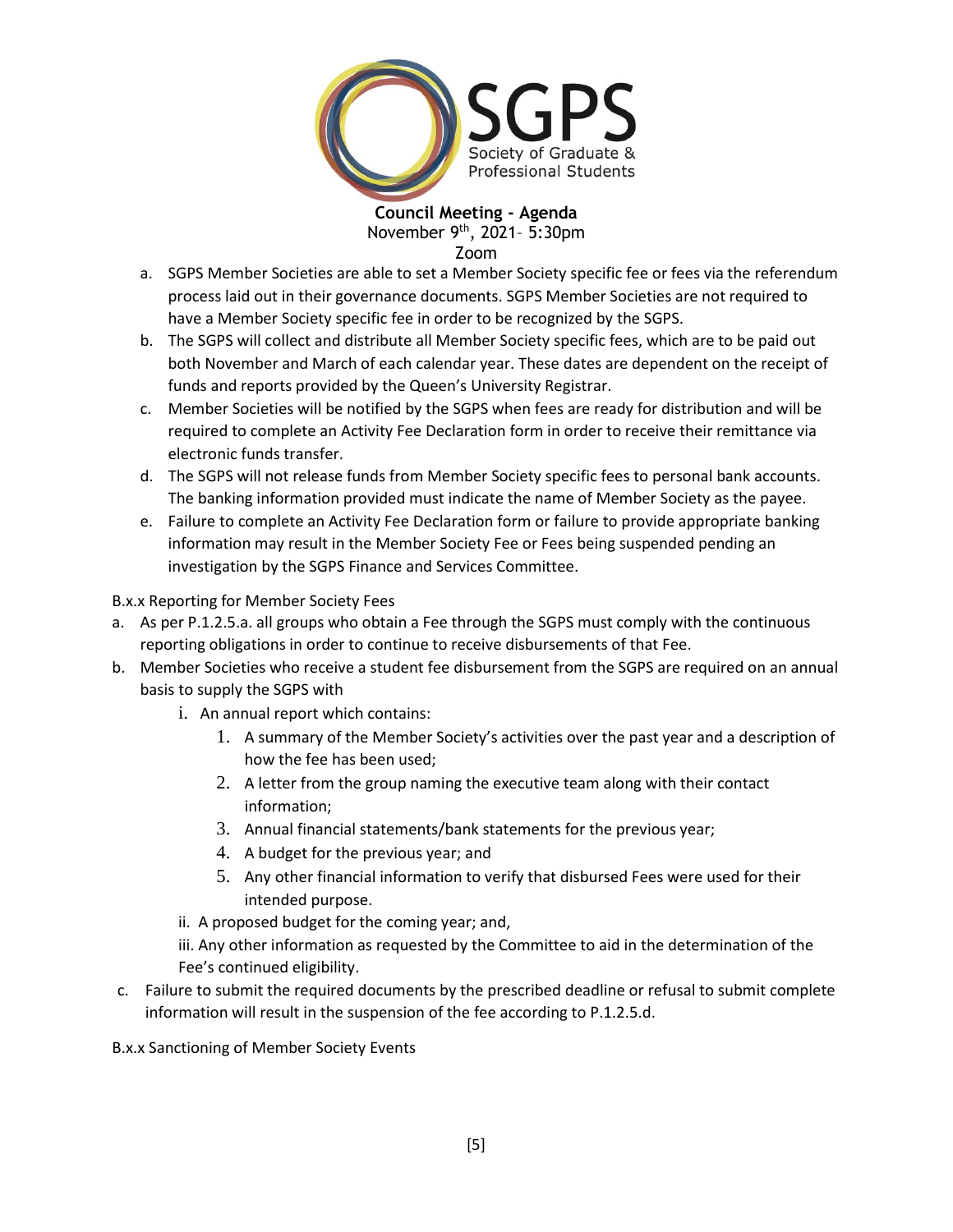

**Council Meeting - Agenda** November 9th, 2021– 5:30pm Zoom

- a. The SGPS agrees to provide insurance coverage for Member Society events and activities that adhere to process outlined within this section. This insurance coverage will be renewed annually and is coordinated by the Executive Director.
- b. The Member Society is responsible for advising the SGPS through completion of the online "Event Registration" form of any and all events run, overseen, or administered by the Member Society or its clubs and committees.
- c. Should the Member Society and its clubs and committees, fail to inform the SGPS, through the event sanctioning process, of any event involving any of the factors described B.x.x.b, the insurance of the SGPS will provide no coverage for the event or any incidents or occurrences associated with the event.
- d. Should the SGPS determine that the Member Society has failed to mitigate risks associated with the event in accordance with the event sanctioning process and the conditions required of the event being sanctioned, or fails to provide information that would be considered important to the risk profile of the event and the decision to sanction, the insurance of SGPS may not provide insurance coverage for the event.

B.x.x. Member Society Duties

- a. Member Societies are required to follow the processes outlined in within the entire B.x section.
- b. Member Societies will undertake all reasonable and appropriate measures to mitigate any and all risks associated with its operations or the operations of any of its clubs and committees.
- c. The Member Society will inform the SGPS Executive Director and SGPS President, immediately upon receiving knowledge and no later than 3 business days, of any and all incidents that occur within the Member Society and/or as a result of the actions of the Member Society that cause and/or have the potential to cause harm to persons, property, and/or the reputation of the Member Society, the SGPS or Queen's University.

| В. | Approval |
|----|----------|
|    |          |

#### B. **Approval MOTION 11/09/21:07**

#### **BIRT SGPS Council approve the Proposed Vice-President Graduate By-Election Timeline.**

| Purpose                 | <b>Important Dates</b>           |
|-------------------------|----------------------------------|
| <b>Nominations Open</b> | November 12 <sup>th</sup> , 12pm |
| <b>Nominations Due</b>  | November 19 <sup>th</sup> , 12pm |
| <b>Voting Opens</b>     | November 20 <sup>th</sup> , 9am  |
| <b>Voting Closes</b>    | November 23rd, 4pm               |
| <b>Winner Announced</b> | November 23rd, 5:30pm (Fall GM)  |